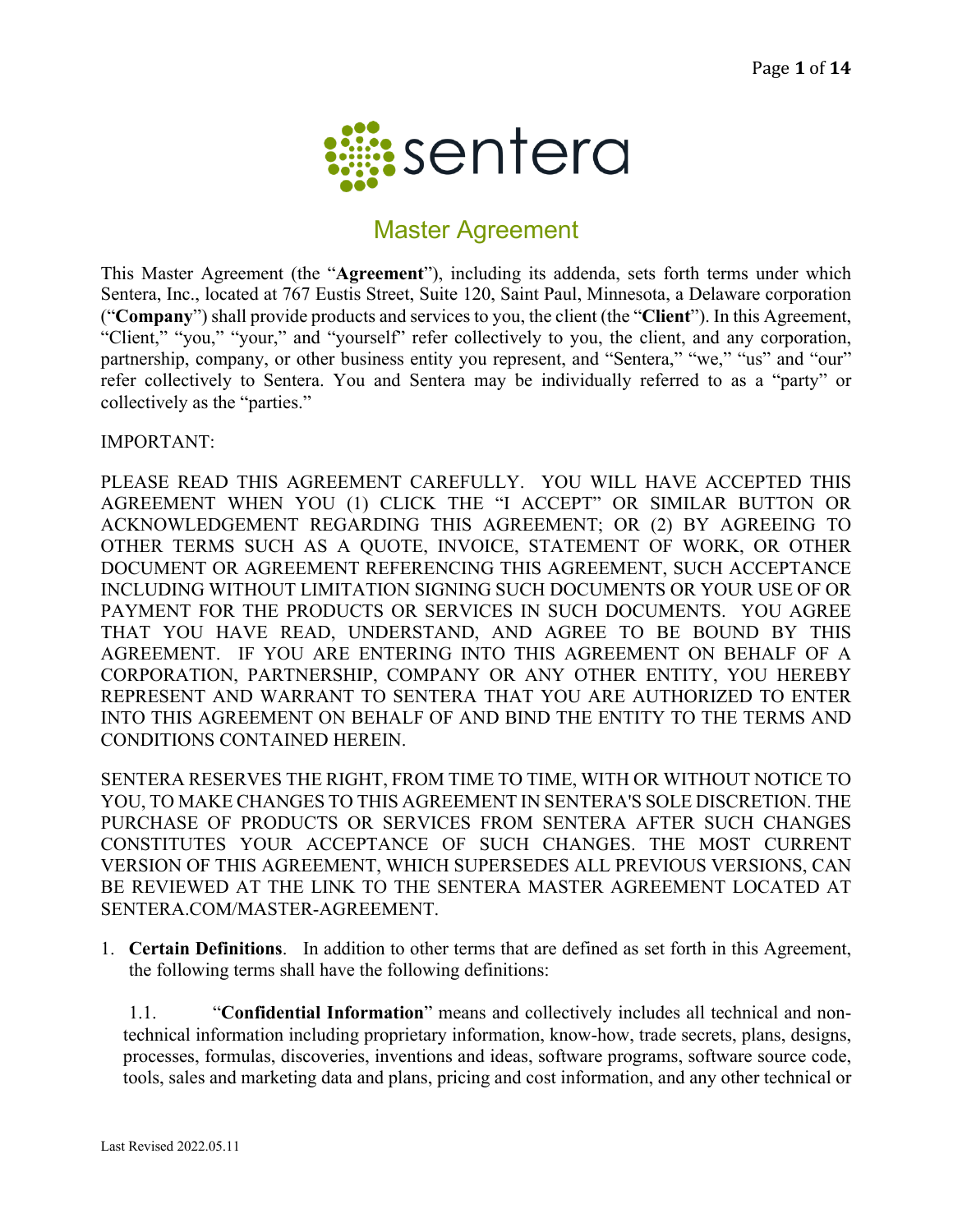business information which a party to this Agreement ("**Disclosing Party**") discloses or reveals to the other party ("**Receiving Party**") in connection with this Agreement and the products and services contemplated by this Agreement. Confidential Information shall not include information which: (a) is or becomes public knowledge through no fault of the Receiving Party; (b) was in the Receiving Party's rightful possession before receipt from the Disclosing Party; (c) is rightfully received by the Receiving Party from a third party without any duty of confidentiality; (d) is disclosed to a third party by the Disclosing Party without a duty of confidentiality on the third party; (e) is independently developed by the Receiving Party; or (f) is disclosed with the prior written approval of the Disclosing Party. Confidential Information may be disclosed in response to a valid court order or other legal process only to the extent required by such order or process and only after the Receiving Party has given the Disclosing Party written notice of such court order or other legal process promptly, if allowed by law, and the opportunity for the Disclosing Party to seek a protective order or confidential treatment of such Confidential Information.

1.2. "**Intellectual Property**" means all of the following anywhere in the world and all legal rights, title, or interest in the following arising under equity or law, whether or not filed, perfected, registered, or recorded and whether now or later existing, filed, issued or acquired, including all renewals: all patents and applications for patents whether granted or pending, now or in the future; all inventions (whether patentable or not and whether or not reduced to practice), invention disclosures, know-how, and Confidential Information including without limitation trade secrets; all works of authorship, copyrights, copyright registrations and copyright applications, copyrightable works, and all other corresponding rights; all trade dress and trade names, logos, trademarks and service marks and related registrations and applications, including any intent to use applications, supplemental registrations and any renewals or extensions, all other indicia of commercial source or origin, and all goodwill associated with any of the foregoing; any rights analogous to those set forth in the preceding clauses and any other proprietary rights relating to intangible property; and all so-called moral rights, rights of integrity, rights of paternity, rights of attribution, or other such analogous rights in any of the foregoing.

1.3. "**Purchase Details**" means the products and services purchased by you, their quantities, their fees, and other purchase details as set forth in the checkout page when purchasing through the Sentera website or as otherwise set forth in the applicable Sentera quote, invoice, statement of work, or other written agreement between you and Sentera.

2. **Purchase of Goods and Services**. The purchase of goods and services from Sentera are subject to and governed by the terms and conditions of this Agreement including the Purchase Details, any addenda referencing this Agreement and provided to you in relation to your purchase of products or services (e.g., the Services Addendum and Hardware Addendum attached hereto) and their related SOWs and Change Orders, each of which are incorporated by reference and made a part of this Agreement. Sentera's mobile, desktop, and web applications, including FieldAgent®, and application programming interfaces ("API"), as well as analytics services offered through FieldAgent® (the "Software Services") are not subject to the terms and conditions of this Agreement and instead are subject to the Sentera Software Agreement (located at sentera.com/software-agreement). By accepting this Agreement, you also accept the terms and conditions of the Sentera Software Agreement.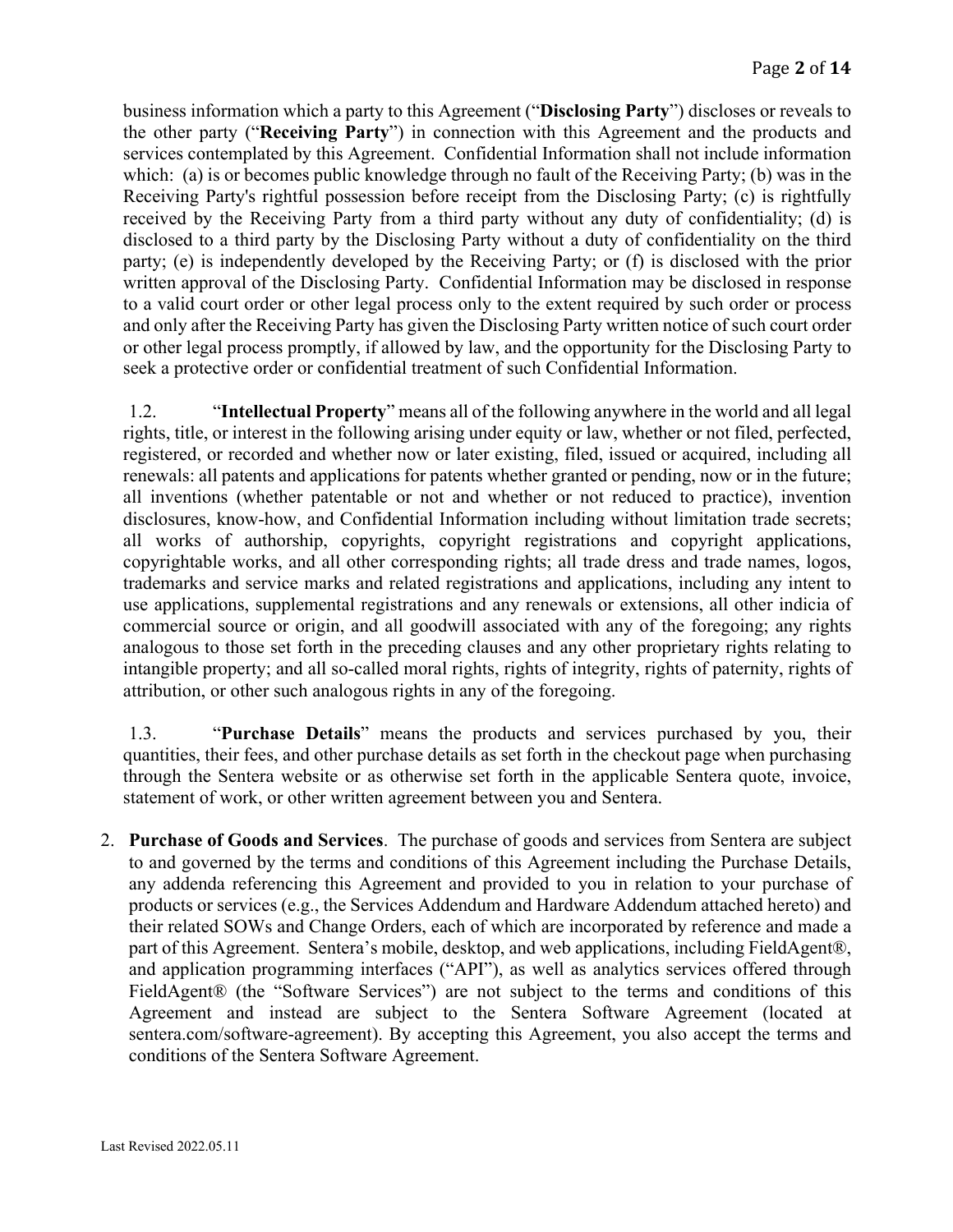# 3. **Confidentiality**.

3.1. Except as otherwise specified in this Agreement, the Disclosing Party shall retain all right, title, interest in their Confidential Information, including without limitation all Intellectual Property Rights. Each party agrees, both during the term of the Agreement and after its termination to hold Confidential Information in confidence and to protect the disclosed Confidential Information of the other party by using the same degree of care to prevent the unauthorized use, dissemination, or publication of such Confidential Information as the Receiving Party uses to protect its own Confidential Information of a like nature, but in no event with less than reasonable care. Each party agrees not to use or make Confidential Information of the other party available in any form to any third party, except as required for the purpose of providing the products and services contemplated under this Agreement or otherwise in accordance with the Receiving Party's rights, licenses, and obligations under this Agreement. Each party agrees to restrict disclosure of the Confidential Information to those who have a "need to know" and to take all reasonable steps to ensure that Confidential Information is not disclosed or distributed in violation of the provisions of the Agreement. Each party agrees that its breach of any provision of this Confidentiality Section may cause irreparable damage to the other party and that the Disclosing Party shall be entitled to seek equitable remedies, such as and without limitation temporary restraining orders, preliminary injunctions, and permanent injunctions, without the necessity of proving actual damages or posting a bond, in addition to other remedies hereunder or at law, in the event of such breach.

3.2. **Return or Destruction**. Upon termination of the Agreement or upon the Disclosing Party's reasonable request, and except to the extent the Receiving Party has a reasonable need to retain the Disclosing Party's Confidential Information to provide the products or services contemplated under this Agreement or otherwise effectuate the Receiving Party's rights, licenses, and obligations under the Agreement, the Receiving Party will (a) return to the Disclosing Party its Confidential Information; or (b) to the extent commercially practicable, destroy and certify the same (at the Disclosing Party's election) all of the Disclosing Party's Confidential Information.

4. **Limitation of Liability**. COMPANY WILL NOT BE LIABLE FOR ANY LOSS OF USE, INTERRUPTION OF BUSINESS, LOST PROFITS, OR ANY INDIRECT, SPECIAL, INCIDENTAL, OR CONSEQUENTIAL DAMAGES OF ANY KIND REGARDLESS OF THE FORM OF ACTION WHETHER IN CONTRACT, TORT (INCLUDING NEGLIGENCE), STRICT PRODUCT LIABILITY, OR OTHERWISE, EVEN IF IT HAS BEEN ADVISED OF THE POSSIBILITY OF SUCH DAMAGES.

# 5. **Miscellaneous**.

5.1. **Force Majeure**. Neither party shall be liable or responsible to the other party, nor be deemed to have defaulted or breached this Agreement, for any failure or delay in fulfilling or performing any term of this Agreement when and to the extent such failure or delay is caused by or results from acts or circumstances beyond the reasonable control of the impacted party, which may include, without limitation, acts of god, flood, fire, earthquake, war, embargo, invasion or hostilities, terrorist acts, riot, national emergency, revolution, insurrection, epidemic, pandemic, or strike.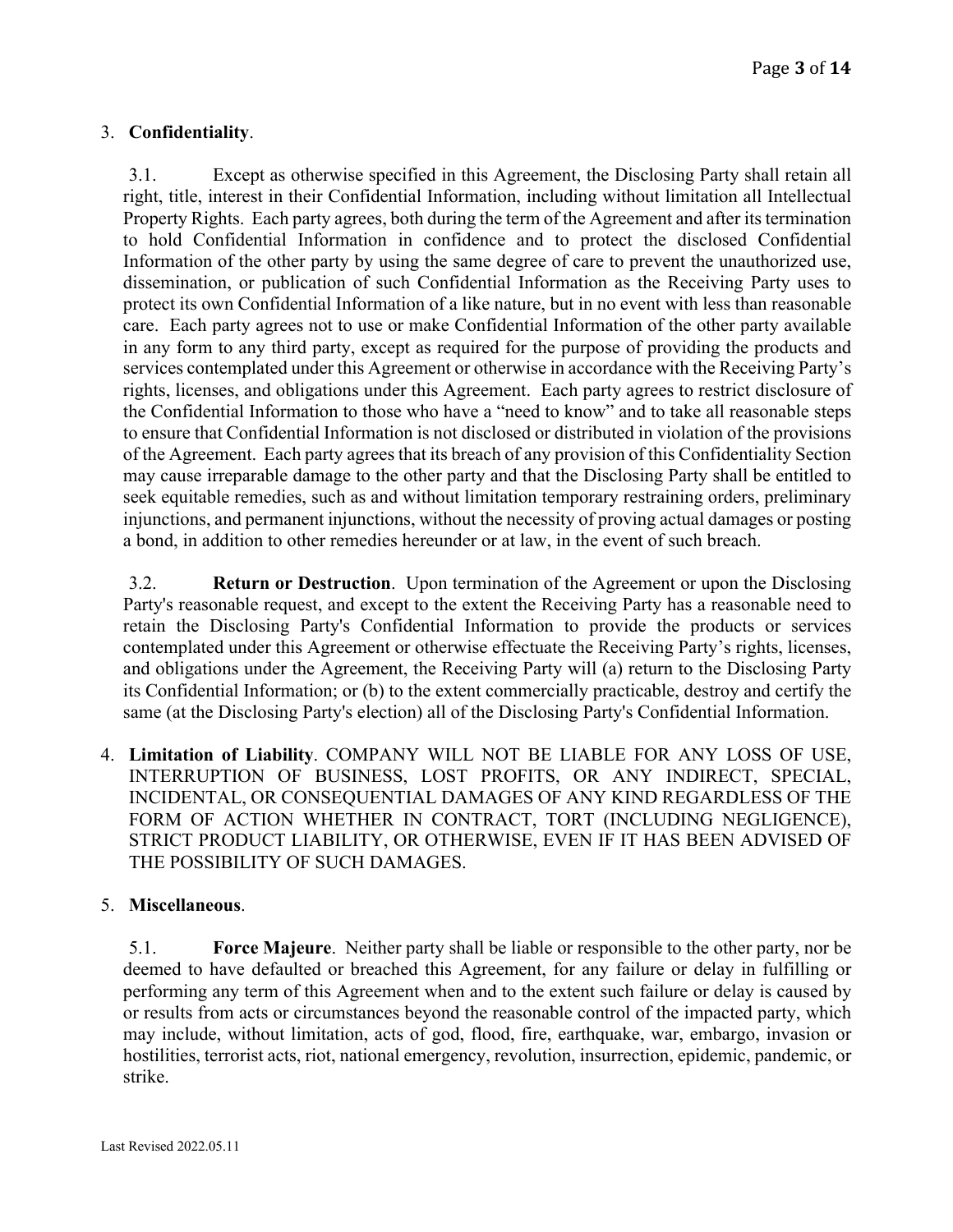5.2. **Waiver**. No waiver by either party of any provision or any breach in this Agreement shall be deemed a waiver of any other provision or subsequent breach, nor shall any such waiver constitute a continuing waiver. Delay or failure of either party to insist on strict performance of any provision of the Agreement or to exercise any rights or remedies in this agreement shall not be deemed a waiver. No party shall be deemed to have waived any of its rights or remedies under this Agreement unless such waiver is in writing and signed by the party against which the waiver will be asserted, and then, only to the extent specifically set forth therein.

5.3. **Assignment**. Neither party shall assign or otherwise transfer any of its rights, or delegate or otherwise transfer any of its obligations or performance, under this Agreement, in each case whether voluntarily, involuntarily, by operation of law or otherwise, without the other party's prior written consent, except in the event of a merger, consolidation, or reorganization involving a party (regardless of whether that party is a surviving or disappearing entity), or a sale of all or substantially all of the assets of that party, for which the other party's prior written consent is not required. No delegation or other transfer will relieve the other party of any of its obligations or performance under this Agreement. Any purported assignment, delegation, or transfer in violation of this Section is void. This Agreement is binding upon and inures to the benefit of the parties hereto and their respective permitted successors and assigns.

5.4. **Governing Law; Dispute Forum**. This Agreement, and all claims or causes of action (whether in contract, tort or statute) that may be based upon, arise out of or relate to this Agreement, or the negotiation, execution or performance of this Agreement (including any claim or cause of action based upon, arising out of or related to any representation or warranty made in or in connection with this Agreement or as an inducement to enter into this Agreement), shall be governed by, and enforced in accordance with, the internal laws of the State of Minnesota, including its statutes of limitation and excluding its conflicts of law rules. All such claims or causes of action arising out of or relating to this Agreement shall be instituted exclusively in the state or federal courts located in Hennepin County, Minnesota, and each party irrevocably submits to the exclusive jurisdiction of such courts in any such suit, action or proceeding (except with respect to a motion to remand or remove to a different Minnesota court).

5.5. **Amendments**. Except as set forth in this Agreement (including without limitation as noted in the preamble section) any amendments to this Agreement shall be in writing and agreed to by both parties.

5.6. **Entire Agreement**. The Agreement including any addendums and their SOWs and Change Orders as well asthe Purchase Details contain and constitute the entire Agreement between the parties concerning its subject matter and supersedes all oral or written agreements, negotiations, correspondence, documentation, and statements made before its acceptance. As used herein, the term "Body of the Agreement" shall refer to the text of this Agreement excluding any addendums and their SOWs or their Change Orders. In the event of any conflict between the terms and conditions in the Body of this Agreement and any addendum, SOW or Change Order, the terms of this Body of the Agreement shall control unless the parties agree otherwise in a writing signed by the authorized signatories of both parties that specifically states that it is modifying or superseding a specific, referenced term of the Body of this Agreement. In the event of any conflict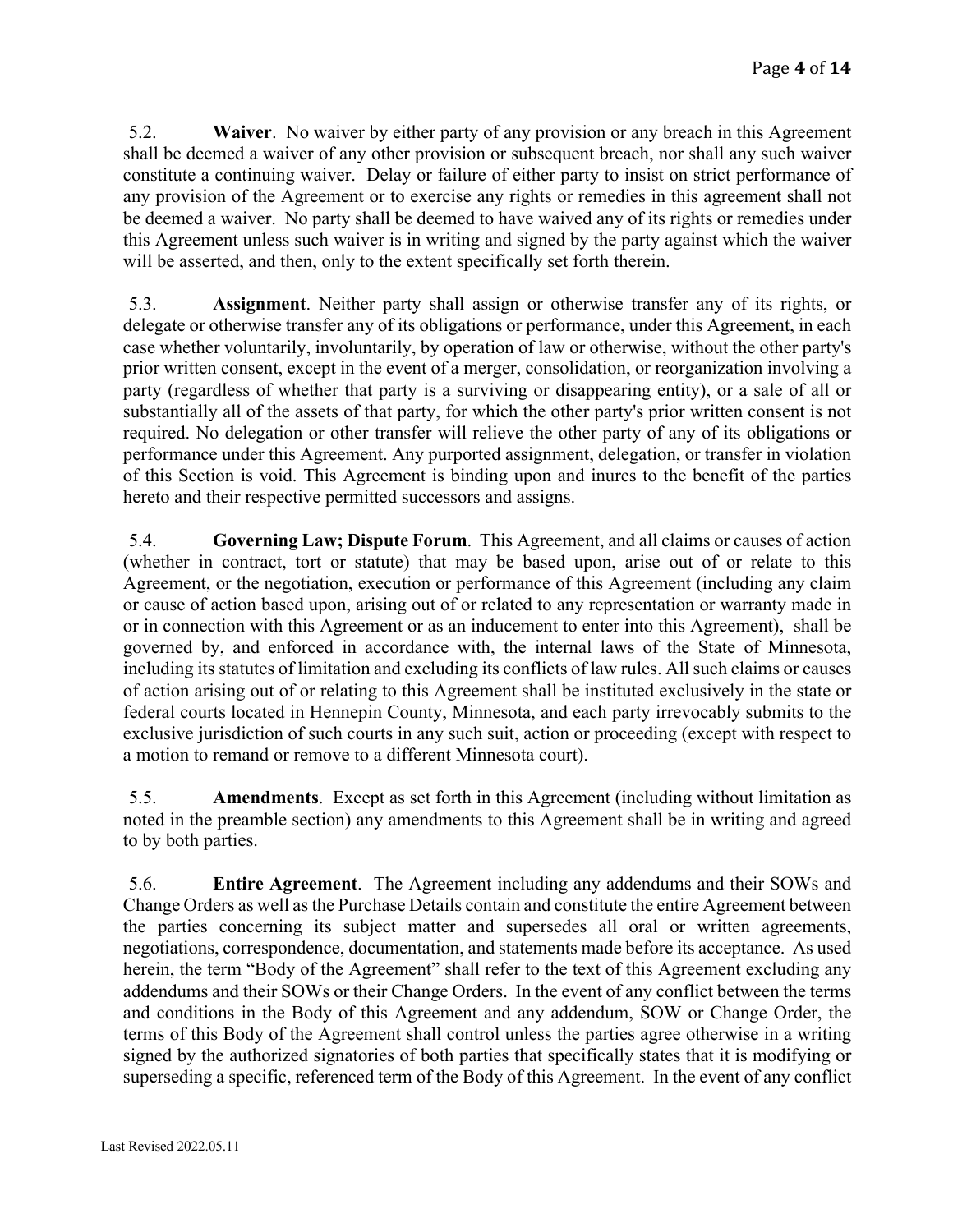between the terms and conditions in the Body of this Agreement, any addendum, SOW, or Change Order and any terms in the Purchase Details, the terms and conditions of the Purchase Details shall control. No additional or conflicting terms in any form, invoice, bill of lading, shipping document, order, purchase order, receipt or other document provided by Client shall constitute the Purchase Details or operate to supersede, modify, or amend any provisions of this Agreement, even if Sentera has initialed, signed, or otherwise acknowledged such document and regardless of the timing of the execution or presentment of it in relation to the acceptance of this Agreement.

5.7. **No Third-Party Beneficiaries**. This Agreement is for the sole benefit of the parties hereto and their respective successors and permitted assigns and nothing herein, express or implied, is intended to or shall confer upon any other Person any legal or equitable right, benefit, or remedy of any nature whatsoever under or by reason of this Agreement.

5.8. **Survival**. The terms and conditions in the Body of this Agreement shall survive any expiration or termination of this Agreement, as will any sections of any addendum, SOW, Change Order, or the Purchase Details that are designated therein for survival or that by their nature should survive any expiration or termination of this Agreement.

5.9. **Notices**. All notices concerning this Agreement shall be in writing and deemed sufficiently given if delivered in person with a receipt signed by the person accepting delivery; or by registered or certified mail, postage prepaid; or by recognized overnight delivery service, with confirmation of receipt, to the following addresses: (i) for notices to you, the address you provide at the time of purchase such as is set forth in the applicable quote, invoice, statement of work, or other written agreement between you and Sentera; and (ii) for notices to Sentera, to Sentera, Inc., ATTN: General Counsel, 767 Eustis Street, Suite 120, Saint Paul, MN 55114.

5.10. **Severability**. If any provision of this Agreement is determined to be invalid, illegal, or unenforceable it shall be amended by a court of competent jurisdiction to render it not invalid, illegal, or unenforceable to the maximum extent possible while keeping with the original intent of the parties as shown by the original wording of that provision, or, if not so amendable, shall be severed from this Agreement, the remaining provisions of this Agreement remain in full force, if the essential terms and conditions of this Agreement for each party remain valid, binding and enforceable.

5.11. **Remedies**. Company reserves all remedies available at law or equity for any disputes that arise under this Agreement. In the event of a suit or proceeding under this Agreement, Client agrees to pay all attorneys' fees if the federal or state court renders judgment substantially in Company's favor.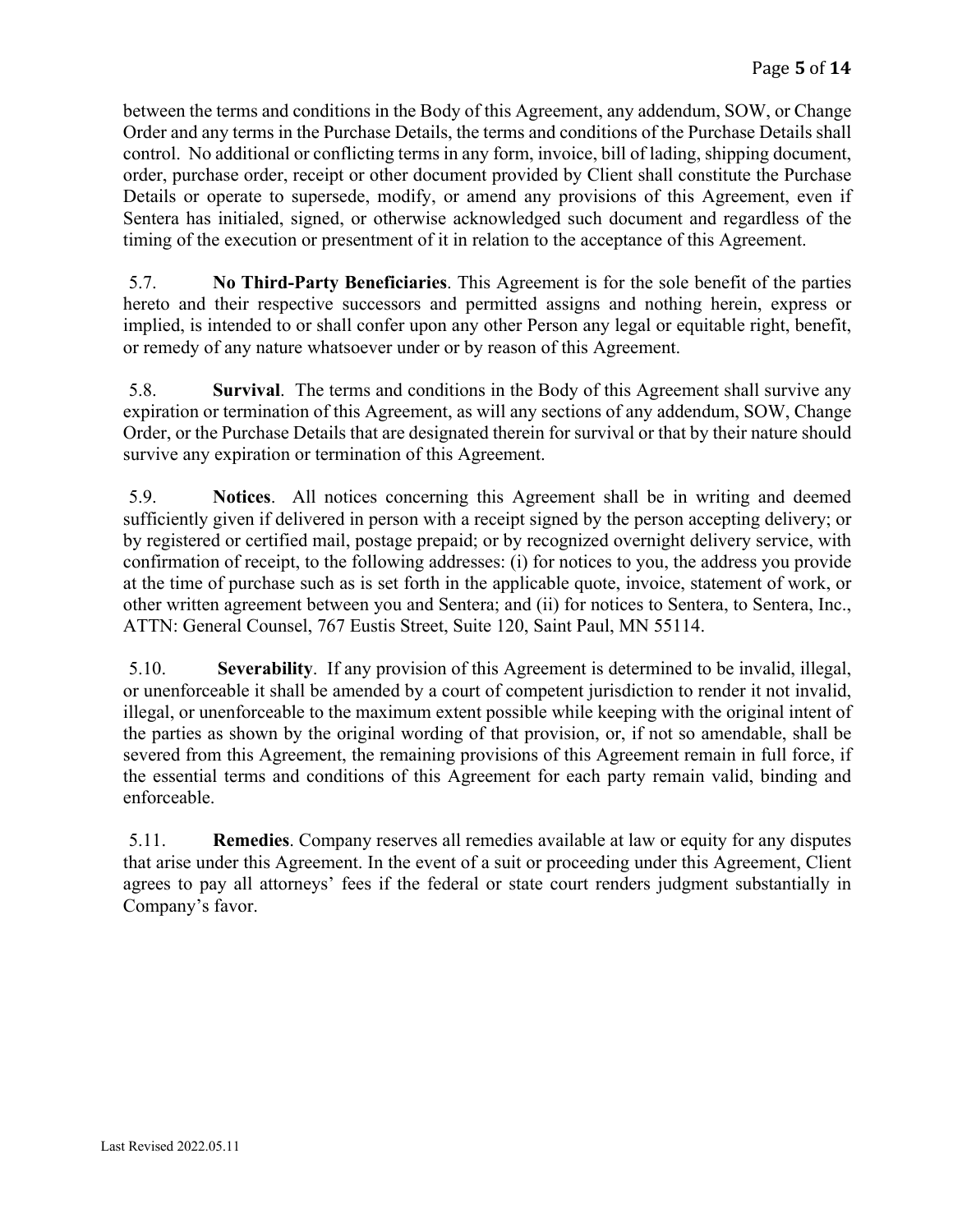

This Hardware Addendum is subject to, incorporated into, and supplements the Master Agreement between the parties (the "**Agreement**"), setting forth additional terms regarding Sentera's provision of Hardware (as defined in this Addendum) to Client. Terms in this Hardware Addendum shall have the same meaning as set forth in the Agreement unless otherwise specifically defined differently in this Hardware Addendum.

- 1. **Definitions**. In addition to terms defined within the Agreement, the following terms shall have the following meanings:
	- 1.1. "**Documentation**" means all Sentera created documentation provided to Client regarding the installation, integration, repair, support tools, on-line help files or written instruction manuals regarding the use of the Hardware and training videos or instruction. Documentation is solely provided in the English language.
	- 1.2. "**Hardware**" means the physical and tangible items sold to Client by Sentera and excludes all Software and all Intellectual Property associated with such items.
	- 1.3. "**Hardware Warranty Period**" means the shorter of 180 days from the date of sale of the Hardware or 60 days from the date that Client first uses the Hardware.
	- 1.4. "**Software**" means firmware in whatever form including without limitation source code, object code, scripts, and mark-up language on the Hardware and the Documentation that is owned and provided by Sentera.
	- 1.5. "**Software Warranty Period**" means the shorter of 180 days from the date of sale of the Hardware or 90 days from the date that Client first uses the Software.
- 2. **Sale of Hardware**. Sentera shall sell to Client and Client shall purchase from Sentera the Hardware set forth in the applicable Purchase Details in the quantities and at the Prices (as defined herein) and upon the terms and conditions set forth in this Hardware Addendum and the Agreement. Additional or different terms and conditions than those set forth in Hardware Addendum may be set forth by Sentera in the Purchase Details, and in the event of any conflict between the terms and conditions of this Agreement and the Purchase Details, the terms and conditions in the Purchase Details shall control and supersede the conflicting terms in this Agreement.
- 3. **Software**. Certain Software may be loaded onto Hardware or, in the case of Documentation, provided in relation to Hardware, and is licensed pursuant to the terms of this Hardware Addendum and not sold. All Software in whatever form that is owned and licensed by a third party, including without limitation original equipment manufacturers, on or in relation to the Hardware shall be subject to that third party's license terms. Subject to the terms and conditions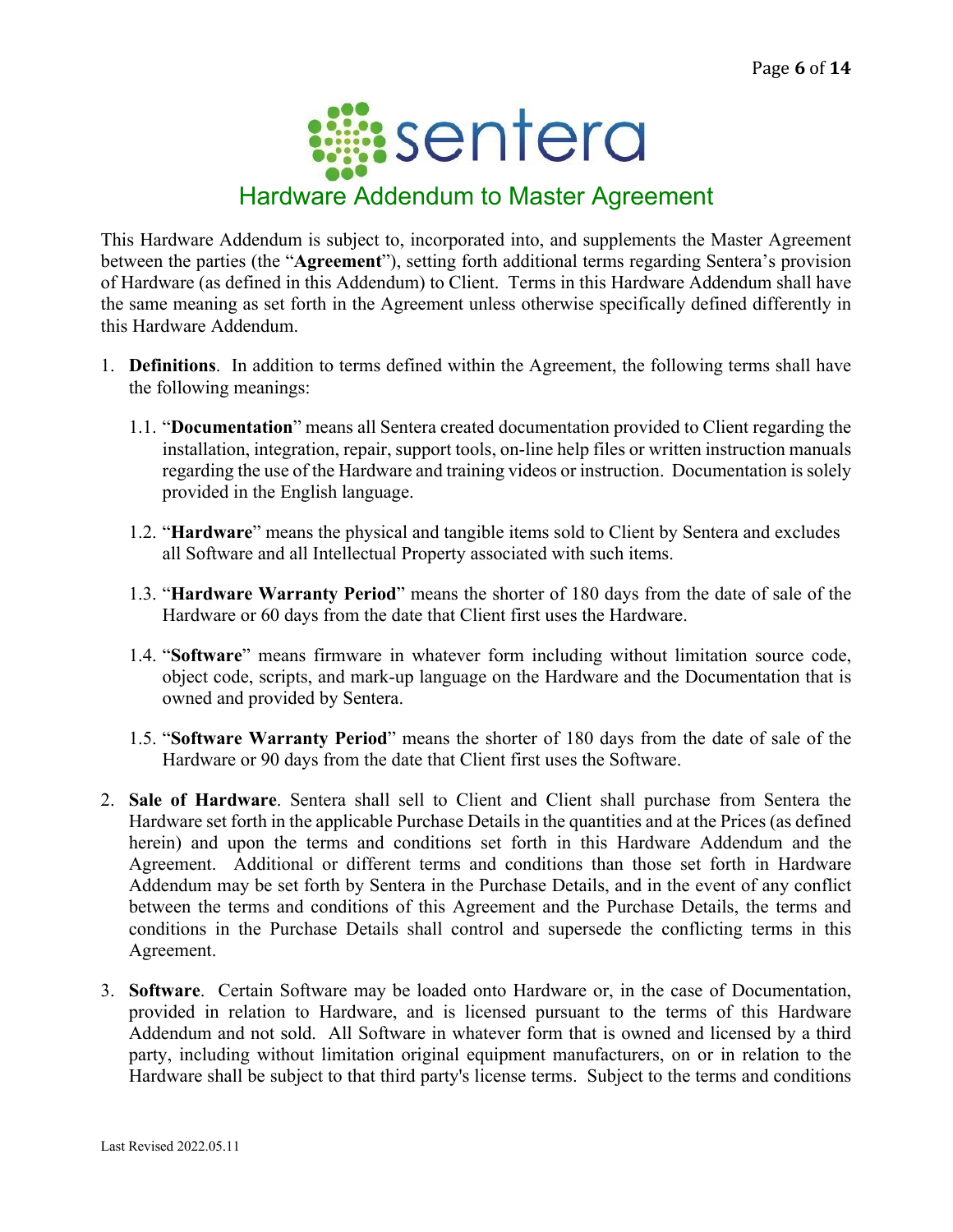of this Hardware Addendum, Sentera hereby grants to Client solely for its internal use, a royaltyfree (except for the cost of the Hardware), worldwide, non-exclusive, non-transferrable (except in the event of a sale of the Hardware), license to use the Software solely in relation to the specific Hardware on which it was originally installed by Sentera, in object code form only (the "**Licensed Use**"). Licensed Use shall include the right, subject to the license conditions and restrictions set forth herein to permit accessing and use of Documentation by Client employees, administrators, and agents of Client acting on Client's behalf, however, any copy of the Documentation made by Client must bear the same respective copyright and other proprietary notices that appear on the copy of the Documentation as furnished to Client by Sentera. The license term for the Software shall be a perpetual, terminable license that runs with the title to the Hardware. Upon the sale or other transfer of ownership of the Hardware, the Software license granted herein to Client transfers to the new Hardware title holder subject to the terms and conditions of this Agreement and all rights Client may have had under such licenses terminate. All rights not expressly granted to Client in relation to the Software, including without limitation all Intellectual Property rights, are reserved by Sentera and its licensors. Client shall not: access or use any portion of the Software not expressly licensed to Client; disassemble, decompile or otherwise reverse engineer all or any portion of the Software; use the Software for any unlawful purposes; export the Software in violation of U.S. laws or regulations; except as permitted in this Agreement, sublicense, relicense, distribute, disclose, rent or lease the Software, or any portion thereof, for third party use; or use the Software or other Intellectual Property of Sentera to develop any software application which uses the Software in whole or in part. Sentera warrants that the Software (excluding the Documentation) will work in substantial accordance with its user guides during the Warranty Period. EXCEPT AS SET FORTH IN THIS SECTION 3, SENTERA DISCLAIMS ANY AND ALL WARRANTIES OF ANY NATURE WHATSOEVER WITH RESPECT TO THE SOFTWARE PROVIDED HEREUNDER, WHETHER ORAL OR WRITTEN, EXPRESS OR IMPLIED, INCLUDING, WITHOUT LIMITATION, THE IMPLIED WARRANTIES OF MERCHANTABILITY, NON-INFRINGEMENT, TITLE, AND FITNESS FOR A PARTICULAR PURPOSE. SENTERA DOES NOT WARRANT THAT THE SOFTWARE WILL MEET CUSTOMER'S REQUIREMENTS OR THAT THE OPERATION OF THE SOFTWARE WILL BE UNINTERRUPTED OR ERROR FREE.

## 4. **Delivery**.

- 4.1. Sentera shall deliver the Hardware to the location set forth in the Purchase Details or as otherwise provided to you as the delivery location at checkout when ordering through the Sentera website (the "**Delivery Point**") using Sentera's standard methods for packaging and shipping such Hardware. Sentera shall not be liable for any delays, loss, or damage in transit. Additional terms and descriptions regarding shipment can be found in Sentera's Shipping Policy, available at sentera.com/shipping-policy, which is incorporated herein by reference and made a part of this Hardware Addendum.
- 4.2. Sentera may, in its sole discretion, without liability or penalty, make partial shipments of Hardware to Client. Each shipment will constitute a separate sale, and Client shall pay for the units shipped whether such shipment is in whole or partial fulfilment of the quantity purchased under this Agreement. Sentera shall not be liable for any non-delivery of Hardware unless Client gives written notice to Sentera of the non-delivery within ten (10) days of the date when the Hardware would in the ordinary course of events have been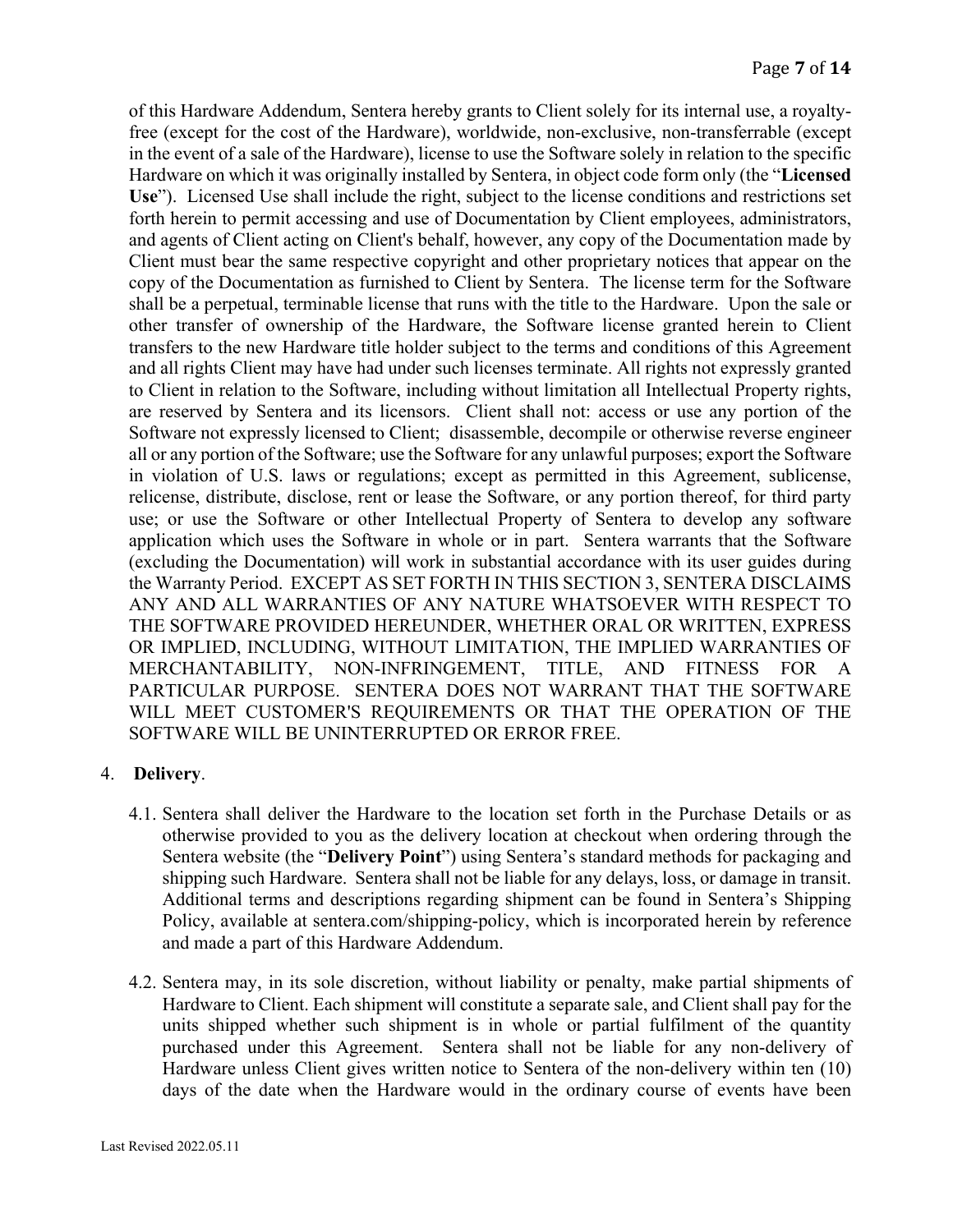received at the Delivery Point. Any liability of Sentera for non-delivery of the Hardware shall be limited to delivering the Hardware within a reasonable time or adjusting the invoice respecting such Hardware to reflect the actual quantity delivered.

4.3. Title and risk of loss to the Hardware shall pass to Client upon the departure of the Hardware from Sentera's facilities and at that time shall be deemed to have been delivered to Client. If Client does not take physical possession of the Hardware when they arrive at the Delivery Point, Sentera, at its option, may store the Hardware until Client picks them up, whereupon Client shall be liable for all related costs and expenses (including, without limitation, storage and insurance). Except when Client has already pre-paid for the Hardware prior to its departure from Sentera's facilities, as collateral security for the payment of the purchase price of the Hardware, Client hereby grants to Sentera a lien on and security interest in and to all of the right, title and interest of Client in, to and under the Hardware, wherever located, and whether now existing or hereafter arising or acquired from time to time, and in all accessions thereto and replacements or modifications thereof, as well as all proceeds (including insurance proceeds) of the foregoing. The security interest granted under this provision constitutes a purchase money security interest under the Minnesota Uniform Commercial Code.

#### 5. **Inspection and Rejection of Nonconforming Hardware**.

- 5.1. Client shall inspect the Hardware within ten (10) days of receipt ("**Inspection Period**"). Client will be deemed to have accepted the Hardware unless it notifies Sentera in writing of any Nonconforming Hardware during the Inspection Period and furnishes such written evidence or other documentation as reasonably required by Sentera. "**Nonconforming Hardware**" in this Section 5 means only that the product shipped is different than identified in the applicable Purchase Details.
- 5.2. If Client timely notifies Sentera of any Nonconforming Hardware, Sentera shall, in its sole discretion, (i) replace such Nonconforming Hardware with conforming Hardware, or (ii) credit or refund the Price for such Nonconforming Hardware. Client shall ship at Sentera's request and at Sentera's expense, the Nonconforming Hardware to Sentera's facility pursuant to the return process set forth in Section 7.3. If Sentera exercises its option to replace Nonconforming Hardware, Sentera shall, after receiving Client's shipment of Nonconforming Hardware, ship to Client, at Sentera's expense subject to Section 7.3 the replaced Hardware to the Delivery Point. Client acknowledges and agrees that the remedies set forth in this Section 5.2 are Client's exclusive remedies for the delivery of Nonconforming Hardware.
- 6. **Price**. Client shall purchase the Hardware from Sentera at the price (the "**Price**") set forth in the applicable Purchase Details. Payment for all Hardware is due as set forth in the applicable Purchase Details, or, if not set forth in the applicable Purchase Details or paid for at the time of ordering (e.g., when purchasing through the Sentera website), then within ten (10) calendar days from the date of the sale of the Hardware, and if not paid when due will bear interest at the lesser of one and one-half percent (1.5%) per month or the maximum rate allowed under applicable law. The foregoing will be in addition to any other remedies available to Sentera. In addition to such fees and charges due under this Hardware Addendum, Client shall pay to Sentera, or the appropriate taxing authority, amounts equal to all taxes (except U.S. income taxes or franchise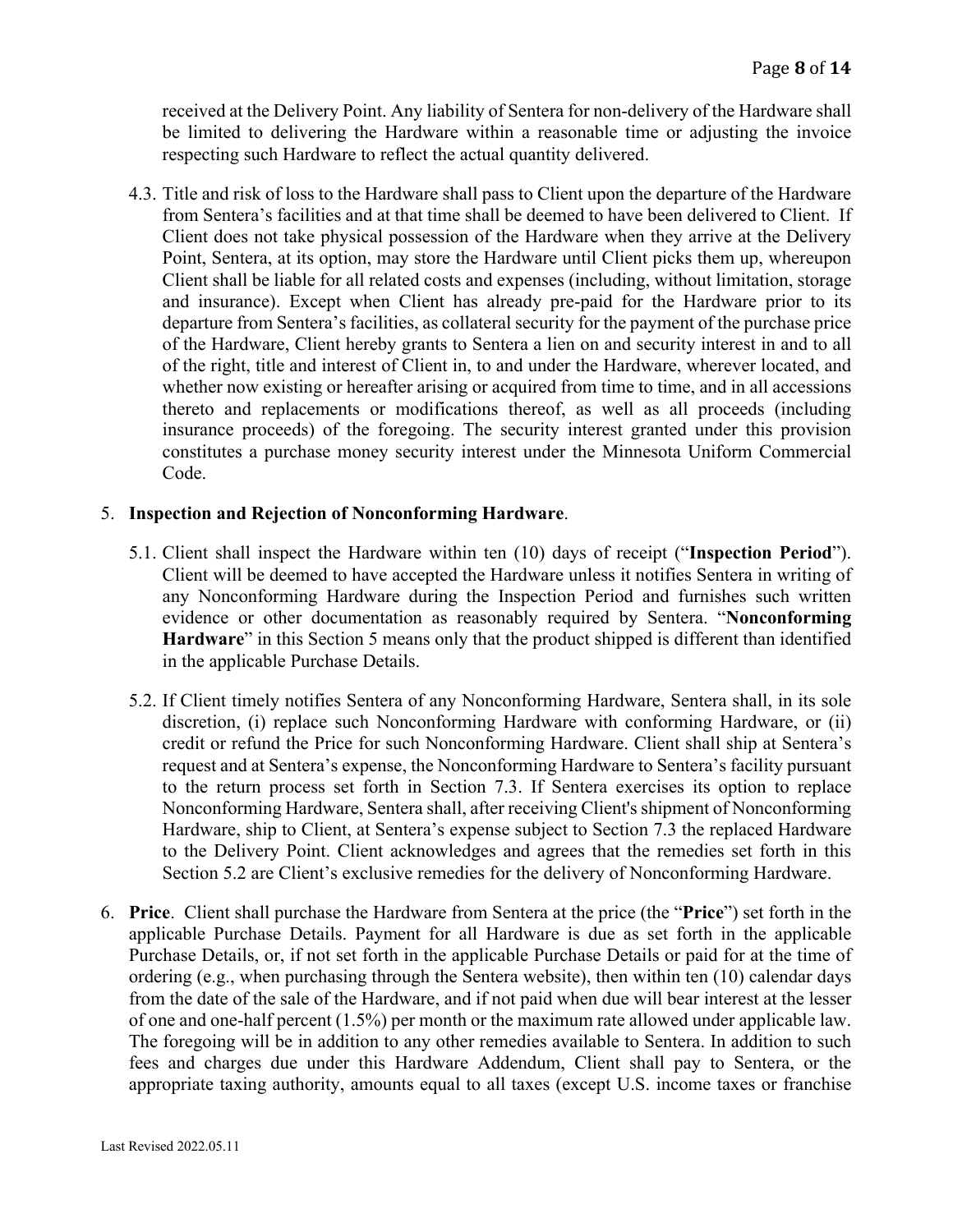taxes of Sentera), penalties and interest, however designated, levied or based now or in the future relating to the Hardware sold by Sentera.

### 7. **Warranty, Warranty Disclaimer, and Limitation of Liability**.

- 7.1. **Warranty**. Sentera warrants the Hardware against defects in material and workmanship subject to the exclusions set forth in this Section 7. The warranty period for Sentera sensors shall be three hundred sixty-five (365) days from the date of sale of the Hardware. The warranty period for Sentera non-sensor hardware shall be the Hardware Warranty Period. Sentera's obligation under this warranty is limited to, at Sentera's option, repairing or replacing any Hardware that fails to conform to the foregoing warranty. Sentera's warranty is conditioned upon Client giving written notice to Sentera of any defect covered by this warranty within thirty (30) days of the appearance of such defect but in no event later than 365 days from the date of delivery of the Hardware to Client. Sentera's obligation hereunder is further conditioned upon return of the defective Hardware to Sentera within such period. The warranty period for Hardware or parts thereof that have been repaired or replaced shall be thirty (30) days.
- 7.2. **Exclusions**. Sentera's warranty does not extend to any Hardware which i) has been subjected to misuse, neglect, accident, improper, unintended or non-conforming installations; or ii) is used for purposes not included or not in accordance with Sentera's prescribed operational maintenance procedures and instructions; or iii) which has been repaired or altered by Client or persons other than Sentera (except as otherwise authorized by Sentera) using practices that do not conform with Sentera's prescribed maintenance and repair procedures; iv) which have been damaged by secondary causes which are inconsistent with applicable product specifications, including but not limited to, improper voltages, adverse or extreme environmental conditions, improper signals, or products which have had their serial number or any part thereof altered, defaced, or removed; v) are designed and produced by other original equipment manufacturers; or vi) have been modified voiding the original equipment manufacturer's warranty. All original equipment manufacturer warranties voided by the installation of Sentera's products are not covered under this warranty. If the Client is attempting to return materials to original manufacturers with Sentera's equipment installed, Client may request removal and later reinstallation of Sentera's equipment for a three hundred dollars (\$300.00) fee plus shipping and handling. After reinstallation, Sentera will test fly and record QA data for Client.
- 7.3. **Return Process**. After generating an approved Return Materials Authorization ("RMA"), Sentera will pay the lowest shipping fees, not to exceed five hundred dollars (\$500.00) each way, associated with and RMA for warranty repairs or replacements. In addition to RMAs associated with a warranty repair or replacement, Sentera may accept returns for Hardware pursuant to its Return and Refund Policy, available at sentera.com/return-and-refund-policy, which is incorporated herein by reference and made a part of this Hardware Addendum, with unopened Hardware subject to a restocking fee equal to ten percent (10%) of the purchase price for that item, and opened and flown products that must be in new working order for a return, as determined by Sentera in its sole discretion, being subject to a restocking fee equal to twenty percent (20%) of the purchase price for that item.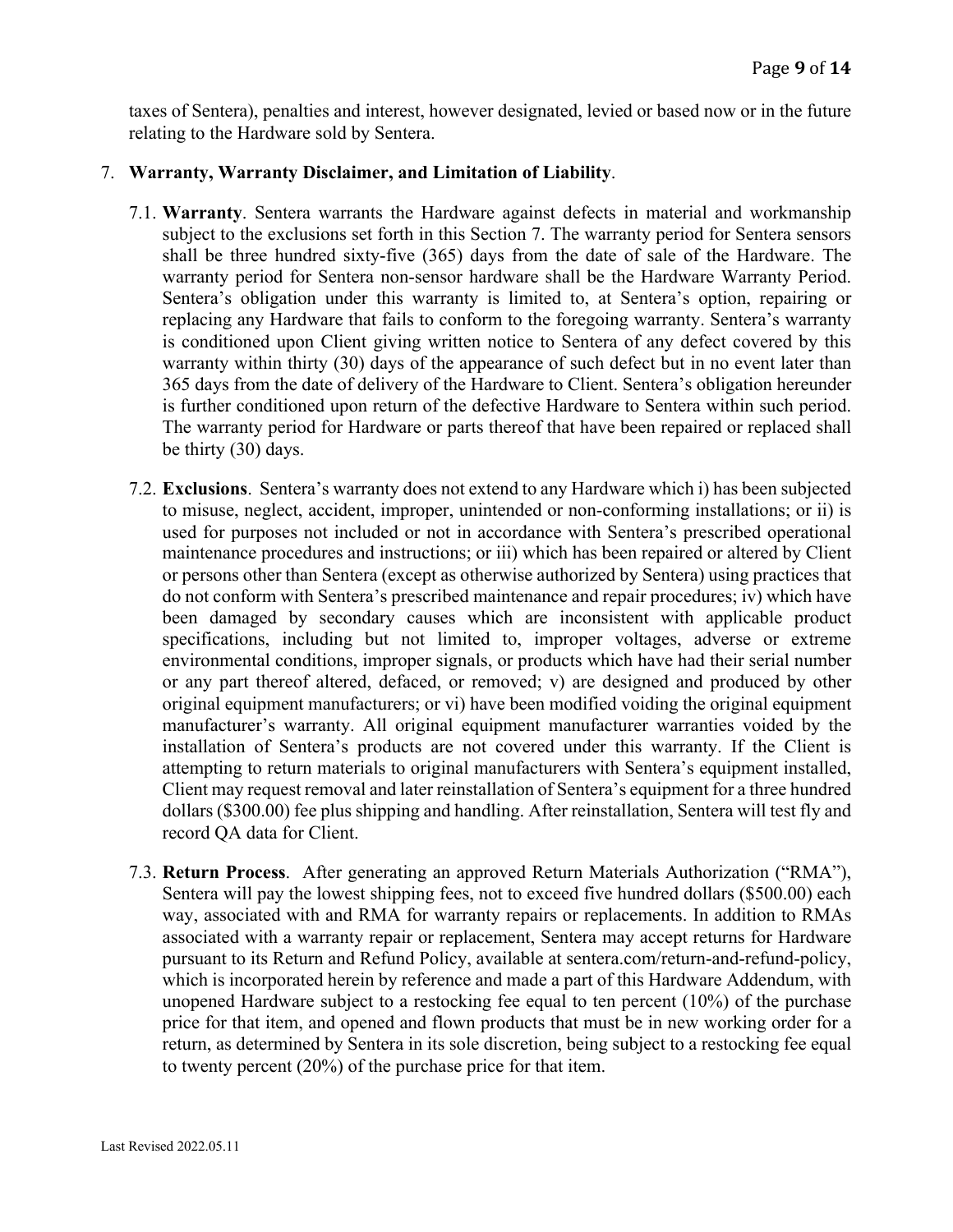- 7.4. **DISCLAIMER**. THE WARRANTIES, OBLIGATIONS AND LIABILITIES OF SENTERA, AND THE RIGHTS AND REMEDIES OF CLIENT, ARE EXCLUSIVE AND IN LIEU OF ALL OTHER WARRANTIES, OBLIGATIONS AND LIABILITIES OF SENTERA. EXCEPT FOR EXPRESS WARRANTIES MADE BY SENTERA IN THIS SECTION 7, SENTERA HAS NOT MADE AND SPECIFICALLY DISCLAIMS ANY REPRESENTATION OR WARRANTY OF ANY KIND, DIRECTLY OR INDIRECTLY, EXPRESS OR IMPLIED, WITH RESPECT TO NON-INFRINGEMENT, TITLE, THE SUITABILITY, WORKMANSHIP, ADEQUACY, DURABILITY, DESIGN, OPERATION OR CONDITION OF THE HARDWARE OR ANY PART THEREOF, ITS MERCHANTABILITY, ITS FITNESS FOR USE OR THE PARTICULAR PURPOSES AND USES OF CLIENT.
- 7.5. **LIMITATION OF LIABILITY**. SENTERA'S LIABILITY WITH RESPECT TO NONCONFORMING OR DEFECTIVE HARDWARE IS LIMITED BY OTHER TERMS IN THIS AGREEMENT AND IN ANY EVENT TO NO GREATER THAN CLIENT'S NET CURRENT PURCHASE PRICE, AFTER CASH AND OTHER DISCOUNTS, OF ANY SUCH HARDWARE OR, AT SENTERA'S OPTION, TO THE REPAIR OR REPLACEMENT OF SUCH HARDWARE UPON ITS EVALUATION BY SENTERA'S TECHNICAL REPRESENTATIVES OR ITS RETURN TO SENTERA, TRANSPORTATION CHARGES PREPAID. NOTWITHSTANDING ANYTHING ELSE IN THIS AGREEMENT AND NOTWITHSTANDING THE FAILURE OF ESSENTIAL PURPOSE OF ANY SUCH LIMITED REMEDY, SENTERA'S TOTAL LIABILITY IN CONTRACT, TORT, STRICT LIABILITY OR OTHERWISE ARISING IN CONNECTION WITH THIS AGREEMENT SHALL NOT EXCEED THE AMOUNT PAID BY CLIENT TO SENTERA FOR HARDWARE APPLICABLE PURCHASE DETAILS WHICH GAVE RISE TO THE LIABILITY. SOME JURISDICTIONS DO NOT ALLOW THE LIMITATION OR EXCLUSION OF LIABILITY FOR CERTAIN TYPES OF DAMAGES. AS A RESULT, THE ABOVE LIMITATION OR EXCLUSION MAY NOT APPLY TO YOU.
- 8. **Termination**. Either party may terminate any Hardware sale under the Purchase Details for that specific order for cause upon thirty (30) calendar days' written notice if the other party fails to comply with any term, condition, or requirement of this Agreement or, prior to the delivery of Hardware under Section 4 in the case of Client and prior to payment of the Price under Section 6 in the case of Sentera, if the other party (i) becomes insolvent or admits its inability to pay its debts generally as they become due; (ii) becomes subject, voluntarily or involuntarily, to any proceeding under any domestic or foreign bankruptcy or insolvency law; (iii) is dissolved or liquidated or takes any corporate action for that purpose; (iv) makes a general assignment for the benefit of creditors; or (v) has a receiver, trustee, custodian or similar agent appointed by order of any court of competent jurisdiction to take charge of or sell any material portion of its property or business. Sections 1, 3, 4.3, 6, 7.2, 7.4, 7.5, and 8 of this Hardware Addendum, as well as terms as designated in the Agreement for survival, shall survive any expiration or termination of this Hardware Addendum or the Agreement.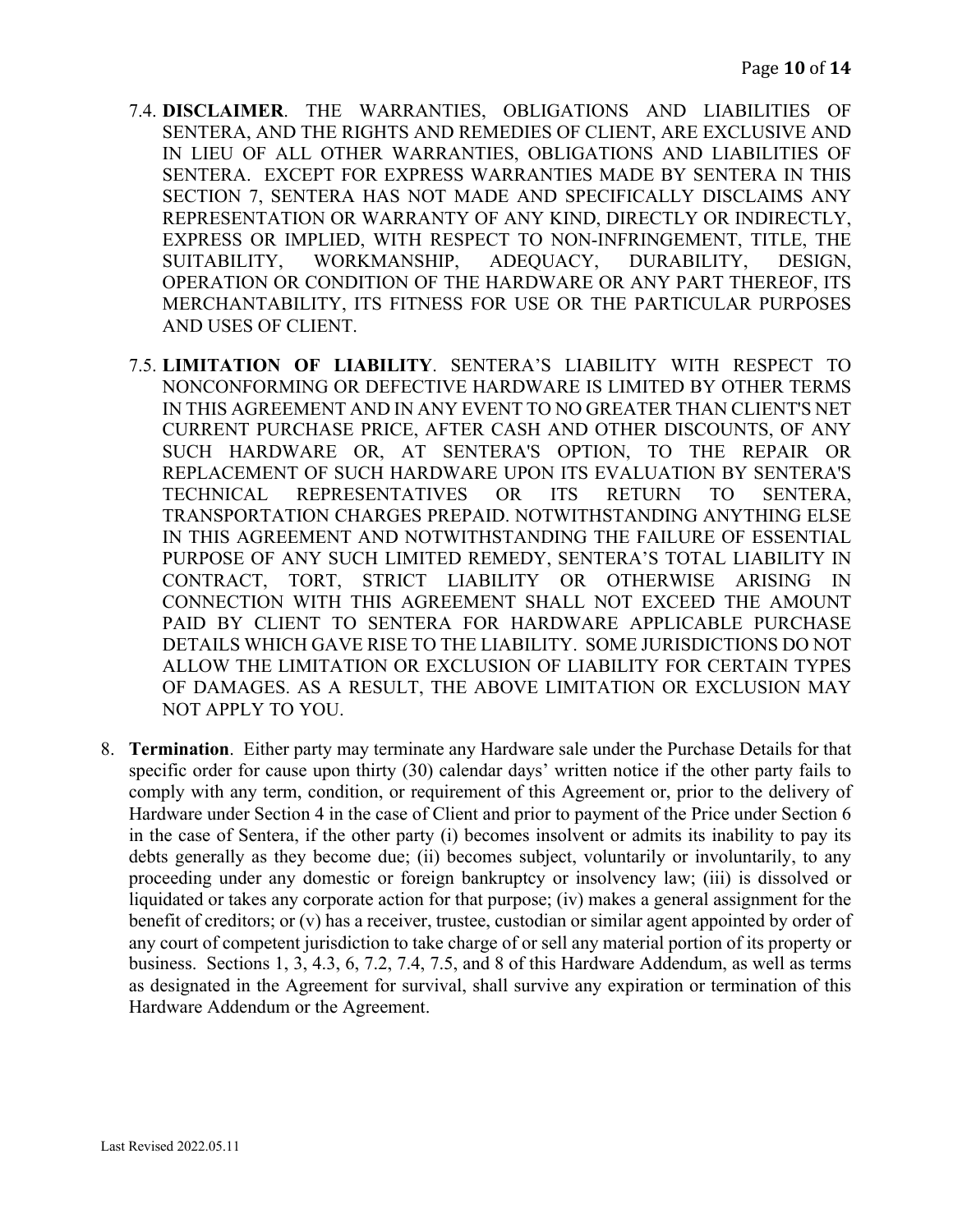

This Services Addendum is subject to, incorporated into, and supplements the Master Agreement between the parties (the "**Agreement**"), setting forth additional terms regarding Sentera's provision of Services (as defined in this Addendum) to Client. Terms in this Services Addendum shall have the same meaning as set forth in the Agreement unless otherwise specifically defined differently in this Services Addendum.

- 1. **Services**. Subject to the terms and conditions of the Agreement including without limitation this Services Addendum, Company shall provide the services ("**Services**") to the Client as described on one or more Statements of Work signed by Company and Client that reference the Agreement and this Services Addendum ("**SOW**" or "**Statement of Work**"), each of which are hereby incorporated into and made a part of this Services Addendum and therefore the Agreement. Company shall use commercially reasonable efforts to perform Services as set forth in the SOW including providing any deliverables set forth in the SOW (each a "**Deliverable**") according to the timelines, if any, set forth in the applicable SOW ("**Completion Date**"). These due dates are subject to change in accordance with the Change Order process defined in this Services Addendum. Client shall assist Company by promptly providing all information and assistance relevant and necessary for the Company to provide the Services in a timely manner.
- 2. **Dates of Performance**. Company will begin performing services upon receipt of signed SOW. Unless terminated as provided in the Agreement including without limitation this Services Addendum, Company will use commercially reasonable efforts to complete Services by the Completion Date defined in the SOW.
- 3. **Changes to SOWs**. If the Client desires to initiate changes to the SOW, it shall submit to Company a written request to do so. The request will set forth the nature of the Client's proposed changes to the SOW. Company shall complete and return to the Client a written document ("**Change Order**") setting forth (i) a written description of the changes to the SOW, (ii) any changes to the schedule, (iii) any changes or additions to the Deliverables, and (iv) any changes or additions to the fees. A Change Order will be binding only if signed by both parties. Any and all Change Orders will be governed by the terms and conditions set forth in the Agreement including without limitation this Services Addendum and are hereby incorporated by this reference. Any additional Deliverables described in the Change Order will be subject to the Payment provisions as described in this Services Addendum.
- 4. **Termination**.Each party shall have the right to terminate any SOW upon thirty (30) days prior written notice for any reason or no reason and without penalty. A termination of the Agreement shall terminate all SOWs. In the event of a termination of the Agreement or any SOW prior to completion of Services to be rendered under the terminated SOW(s), the Client shall pay Company the fees due under the SOW with respect to Services completed as of the effective date of termination. Any amount due for Services performed by Company will be billed to Client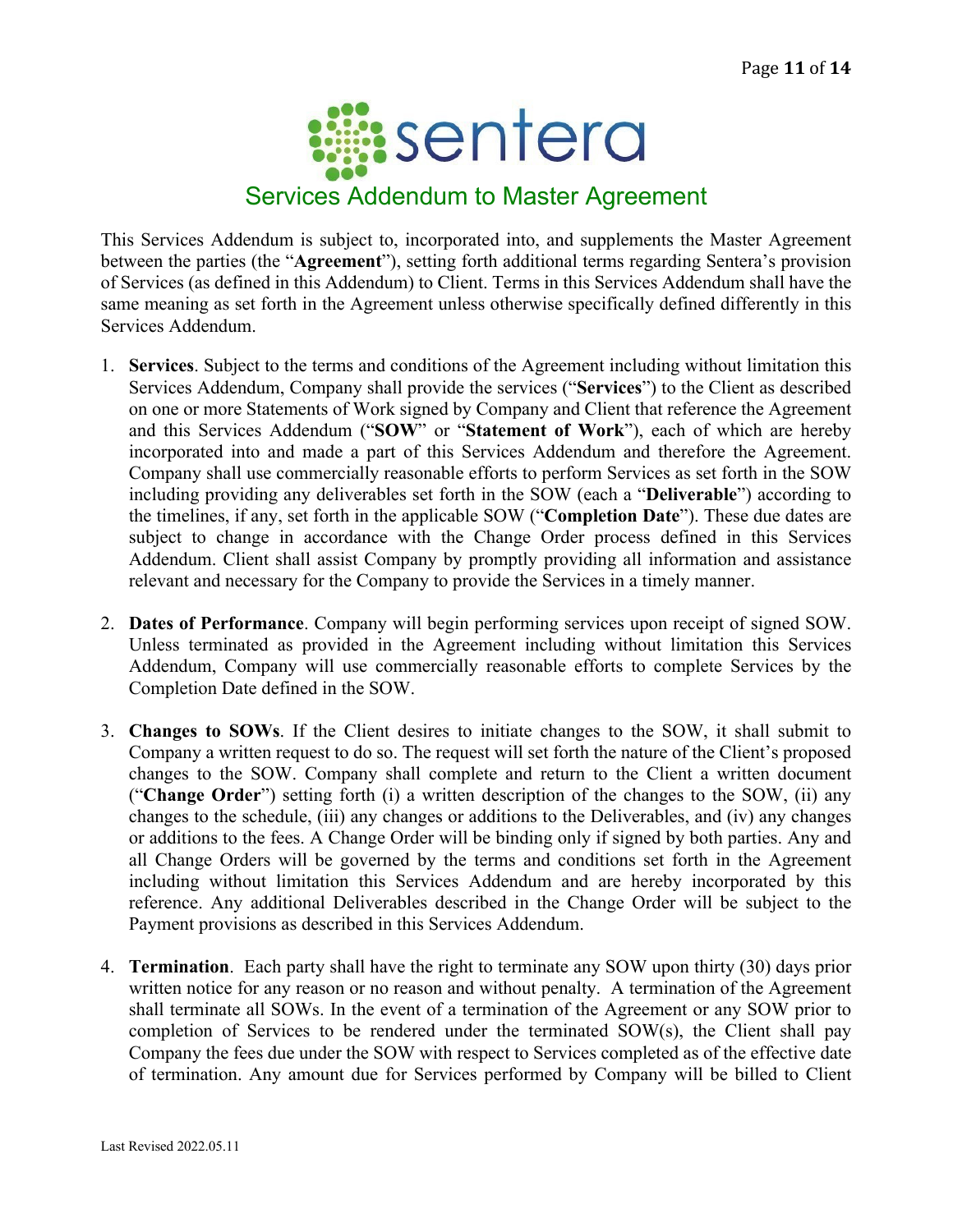promptly after termination and Client shall pay all fees within ten (10) calendar days of termination. Upon settlement of fees due to Company, all Client Materials will be returned to Client and all Client's rights in Client Owned Deliverables as described in Section 7.3 will be transferred to Client. Sections 4, 5, 6.3, 7, 8, and 9 of this Services Addendum, as well as terms as designated in the Agreement for survival, shall survive any expiration or termination of this Services Addendum or the Agreement.

- 5. **Payment of Services**.In exchange for Company's Services under this Services Addendum, the Client shall pay Company the fees set forth in the applicable SOW without setoff, deduction, recoupment, or withholding of any kind.
	- 5.1. Company will send intermittent invoices to Client as set forth in the applicable SOW, or if not set forth therein, on a monthly basis, for all Services rendered since the prior invoice date (or for the first invoice, since the Effective Date of the applicable SOW). All invoices shall be due upon sending to Client and if not paid within ten (10) calendar days of such date shall bear interest at the lesser of one and one-half percent (1.5%) per month or the maximum rate allowed under applicable law. In addition, if any invoice remains unpaid for more than ten (10) calendar days, Company may, upon written notice to Client, cease performance of its obligations under this Services Addendum. The foregoing will be in addition to any other remedies available to Company.
	- 5.2. Client shall pay travel and other expenses incurred by Company in performing the Services.
	- 5.3. In the event of a good faith dispute with regard to an item appearing on an invoice, Company shall have the right to withhold the Deliverable while the parties attempt to resolve the disputes.
	- 5.4. In addition to such fees and charges due under this Services Addendum, Client shall pay to Company, or the appropriate taxing authority, amounts equal to all taxes (except U. S. income taxes or franchise taxes of Company), penalties and interest, however designated, levied or based now or in the future relating to the Services rendered by Company. Client shall file all tax returns required and furnish proof of payment of said taxes to Company at Company's request.

## 6. **Representations and Warranties**.

6.1. Company's Representation: Company represents and warrants that any Company IP used to create the Deliverables and provided by and used by Company to perform the Services does not and will not knowingly (a) infringe on or misappropriate the Intellectual Property rights of any third party or any rights of publicity or privacy, or (b) violate any law, statute, ordinance, or regulation. Company represents and warrants that it will perform the Services in a commercially reasonable and workmanlike manner. In the event of any breach of Company's warranties hereunder, Client's sole and exclusive remedy shall be at Company's election to either re-perform the Service that is deficient so that it complies with the warranty or refund that portion of fees paid by Client that relate to the deficiency.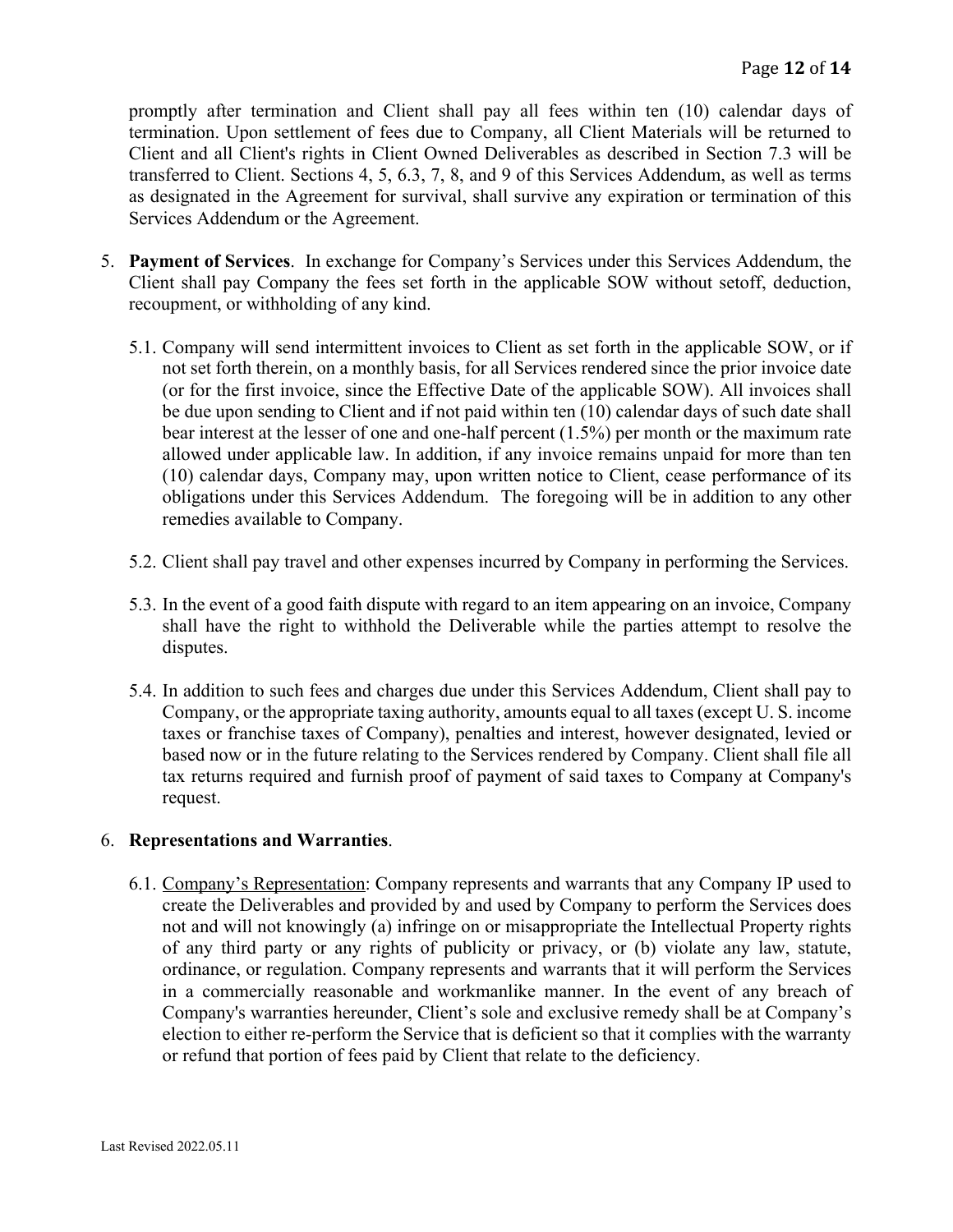- 6.2. Client's Representation: Client represents and warrants that any Client IP provided to Company or used to create, or that is incorporated into, the Deliverable, and Client's performance of this Services Addendum, does not and will not (a) infringe on or misappropriate the Intellectual Property rights of any third party or any rights of publicity or privacy, or (b) violate any law, statute, ordinance or regulation.
- 6.3. Warranty Disclaimer. EXCEPT FOR THE WARRANTIES SET FORTH IN THIS SECTION 6, COMPANY EXPRESSLY DISCLAIMS ANY AND ALL OTHER WARRANTIES OF ANY KIND OR NATURE REGARDING THE SERVICES, DELIVERABLES AND COMPANY IP, WHETHER EXPRESS OR IMPLIED, INCLUDING WITHOUT LIMITATION THE IMPLIED WARRANTIES OF NON-INFRINGEMENT, TITLE, MERCHANTABILITY OR FITNESS FOR A PARTICULAR PURPOSE.

#### 7. **Intellectual Property**.

- 7.1. Company Intellectual Property. Company owns and shall retain all ownership of Intellectual Property Company owned or otherwise controlled by it and that was made, invented, developed, created, conceived, or reduced to practice by or on behalf Company, alone or in conjunction with others, whether before or after the Effective Date ("**Company IP**"), including without limitation all know-how, software, algorithms, methods of performing and tools used in the performance of Services, and Intellectual Property related thereto. Nothing in the Agreement including without limitation this Services Addendum transfers any right or license to Client to the Company IP.
- 7.2. Client Intellectual Property. Client retains all ownership and Intellectual Property Client owned or otherwise controlled by it and that was made, invented, developed, created, conceived, or reduced to practice by or on behalf of Client, alone or in conjunction with others except Company, whether before or after the Effective Date ("**Client IP**"). Specifically, Client IP includes any rights it has regarding any data, images, or other materials it provides to Company ("**Client Materials**").
- 7.3. Deliverables. Client shall own and is hereby assigned by Company all right, title and interest including any Intellectual Property in the Deliverables designated specifically as "**Client Owned Deliverables**" in the applicable SOW upon full payment of all fees owed under the respective SOW. The parties understand and agree that under this Services Addendum Client Owned Deliverables will typically be only final data outputs from Company's proprietary analysis of Client Materials and does not in any case include any Company IP.
- 7.4. License to Client IP. Client hereby grants for the term of the Agreement a non-exclusive, royalty-free, world-wide, sublicensable, and transferrable (pursuant to the assignment provision of the Agreement) right and license to the Client IP as is reasonably necessary to perform the Services hereunder and to use Client Materials and the Client Owned Deliverables to create aggregate data that does not identify the Client, but that may incorporate data provided in or derived from the Client Materials or Client Owned